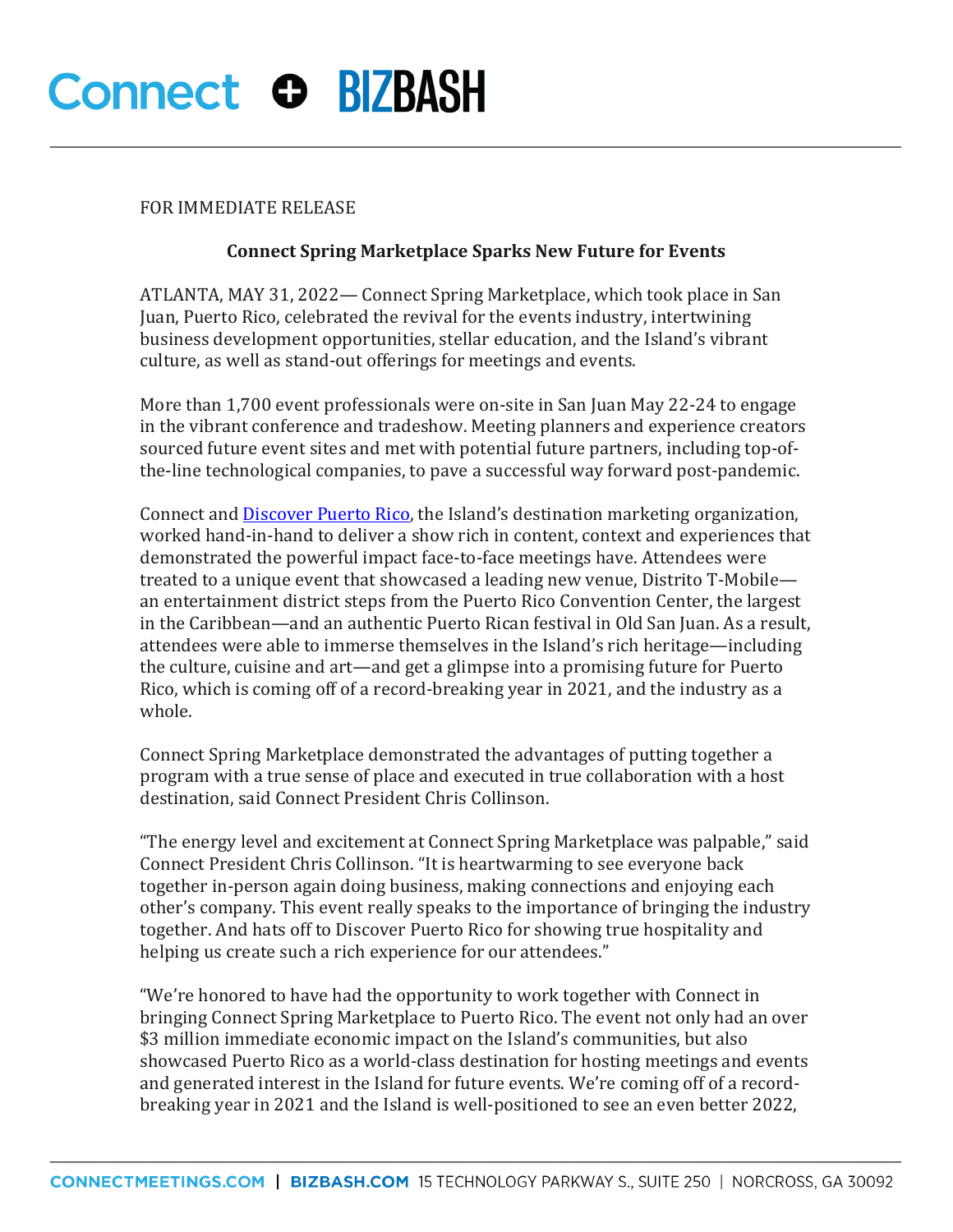# **Connect O BIZBASH**

with new group leads generated from Jan-April of 2022 103% higher than in the same period in 2021. And, as a unique value proposition, the Island offers an international feel, including a rich history and culture, with the convenience of no passport, currency exchange or new phone plan for U.S. citizens," said Brad Dean, CEO of Discover Puerto Rico.

The show also showcased the continued integration of Connect, the leading B2B events producer for event professionals, with BizBash, the industry's No. 1 source for cultivating innovative brand and event experiences. BizBash powered the education from top event professionals and its Thought Leadership Summit brought together top corporate brand officers and leading industry suppliers and vendors for an intimate and insightful discussion on what the future of events will look like.

In addition to the in-person festivities, BizBash partnered with leading event tech company Hubilo for the BizBash Virtual Summit, in which all of the show's stellar education was livestreamed to audiences around the world. It is also available ondemand.

Connect and BizBash now turn their attention to Connect Marketplace, Aug. 8-10 in Detroit. More than 3,000 event professionals will attend the industry leading B2B business development conference for event professionals. Jason Sudeikis, the Emmy-award winning creator and star of "Ted Lasso," will be the celebrity guest speaker. In addition to Sudeikis, Connect Marketplace will feature its largest trade show to date, our signature reverse-style one-on-one business appointments and myriad networking opportunities.

For more information about Connect, or to schedule interviews about the Connect Marketplace, contact Matt Swenson, Connect Corporate Communications Director, [mswenson@connectmeetings.com.](mailto:mswenson@connectmeetings.com)

#### **ABOUT CONNECT**

Connect is a leader in the meetings, events, travel and tourism industry. Formerly known as Collinson Media & Events, Connect introduced the popular Marketplace format to the meetings industry and now produces national shows for meeting planners in the Corporate, Sports, Diversity, Association, Faith and Travel sectors as well as other state- and region-specific meetings- and hospitality-focused events. More information about the company's brands and services is available at connectmeetings.com.

#### **ABOUT BIZBASH**

BizBash is the event and meetings industry's No. 1 source for ideas, news and resources. The most influential names in live experiences look to BizBash for venue